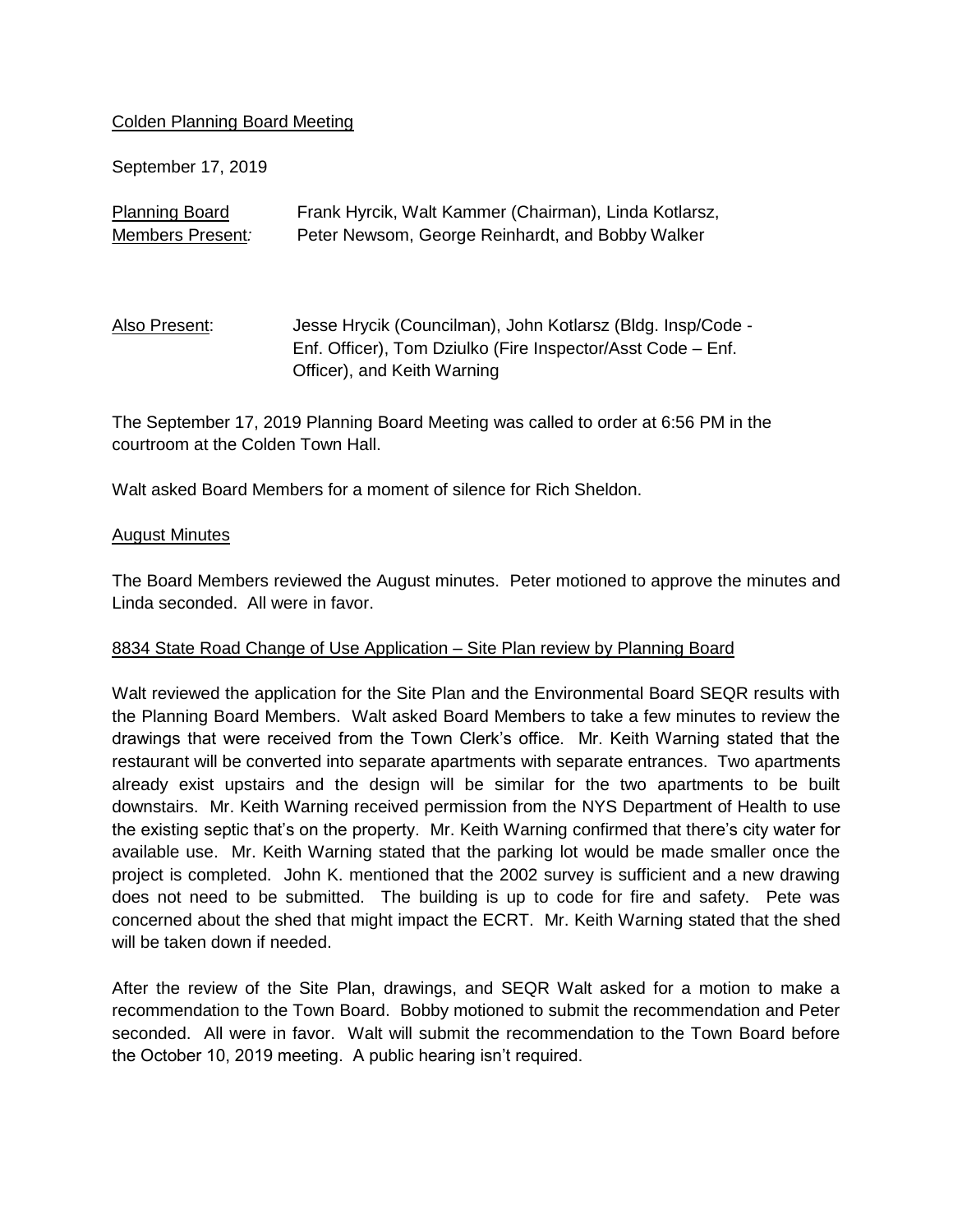# Keith Van Lew Special Use Permit (SUP) by Planning Board and CEOs

Walt mentioned the public hearing for the Keith Van Lew Special Use Permit (SUP) will take place on October 10, 2019.

# LUCA

Peter stated that he is working with the Town's Assessor to update the list with any new changes. Pete mentioned his concern for two properties that he believed to not be in the Town of Colden. Peter discussed his concerns with the Town of Colden Code Enforcement Officers. The deadline to submit the new changes is October  $4<sup>th</sup>$ , 2019.

## ECRT

Peter didn't have any updates but mentioned the ECRT is busy promoting at various local events.

## Bobby's Action Items

Bobby submitted a draft to Walt regarding the proposed flag lot code but Walt hasn't had a chance to review the document.

### Spectrum Cable Enhancement Status

Walt mentioned that Spectrum did an excellent job providing service as prompted. However, there will not be a service map provided by Spectrum. Walt will create a map on his own for the Town Clerk's office. Walt will also handle a few service inquiries for new addresses added to the Town of Colden.

## Colden's Clean Energy Community Initiative Updates

Walt mentioned that the correspondence needs to be printed in the Town of Colden's news release.

## Topics Deferred:

Continued Discussion of procedures and fees for changes, upgrades, modifications and new colocations

Prior PB Agenda items B3, B4, B5, B6, B7, B12, B13, and B14

## NYS Ag&Markets Law Regarding Actions with 500' of Parcel in Ag Overlay District

Walt is still waiting for an update from the EC GIS team.